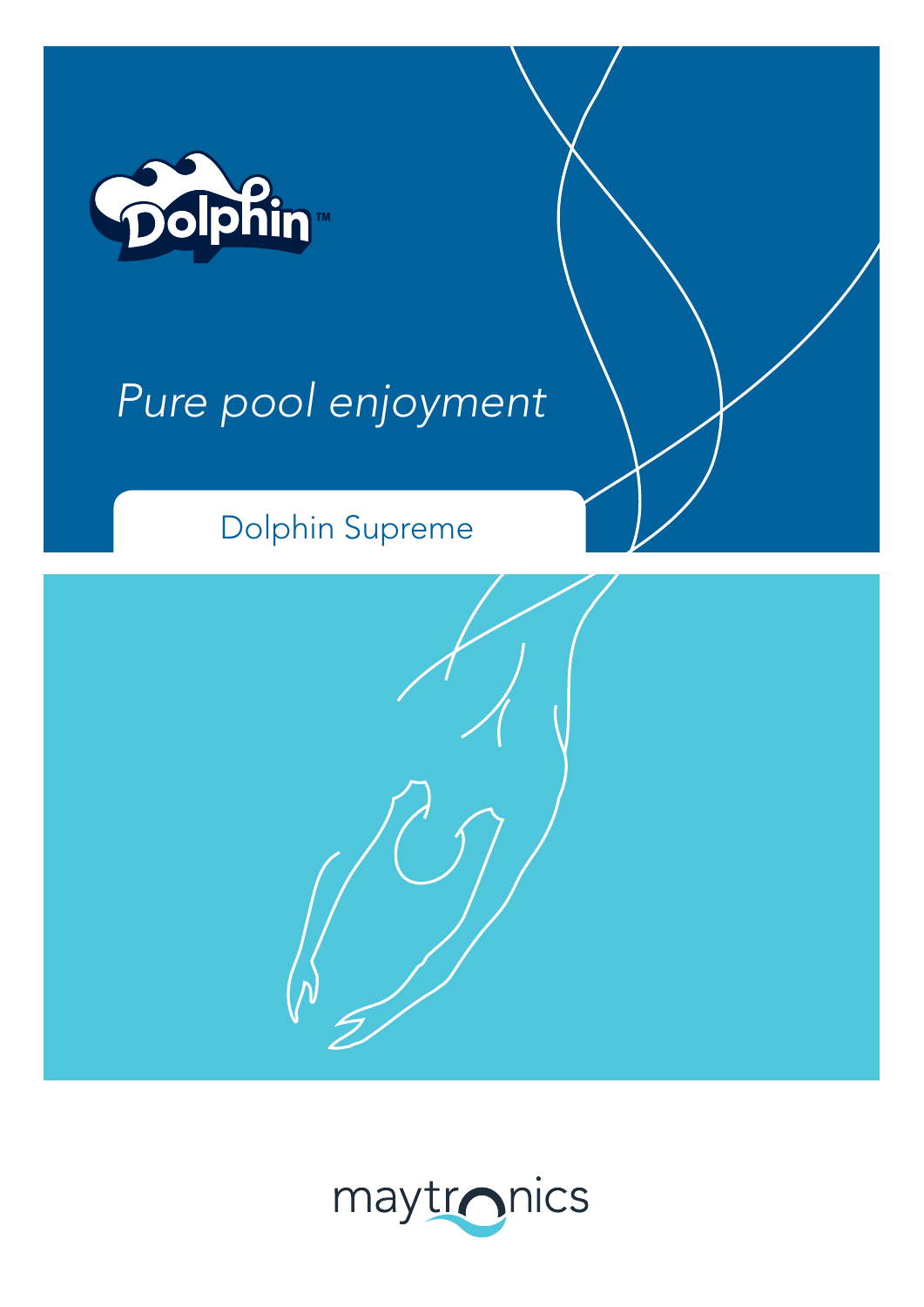

# **Enjoy the Dolphin Advantage**

Only Dolphin robotic pool cleaners by Maytronics deliver a complete, exceptional pool experience. Bringing together 25 years of expertise in automated pool cleaning, every Dolphin robot combines advanced cleaning technologies with proven reliability to ensure maximum satisfaction, every time.

When you purchase a Dolphin, you get much more than a standard robotic pool cleaner, including:

## **Advanced cleaning technologies**

• Intelligent, self-adjusting software ensures optimised coverage for any size or shape pool (including beach entry pools)

- Effective surface scrubbing system
- Reliable dirt and debris collection
- · Dual-level filtration system efficiently cleans in any pool condition
- Precise water line cleaning effectively removes oily layer build-up

### Designed for reliable, long-lasting performance

- Full warranty on all parts
- · Fully automated operation
- Obstacle escape mechanism
- · Motor protection system
- Designed and built to last

### **Cost-effective and easy service**

- · Built-in self-diagnostics
- Unique DIY technology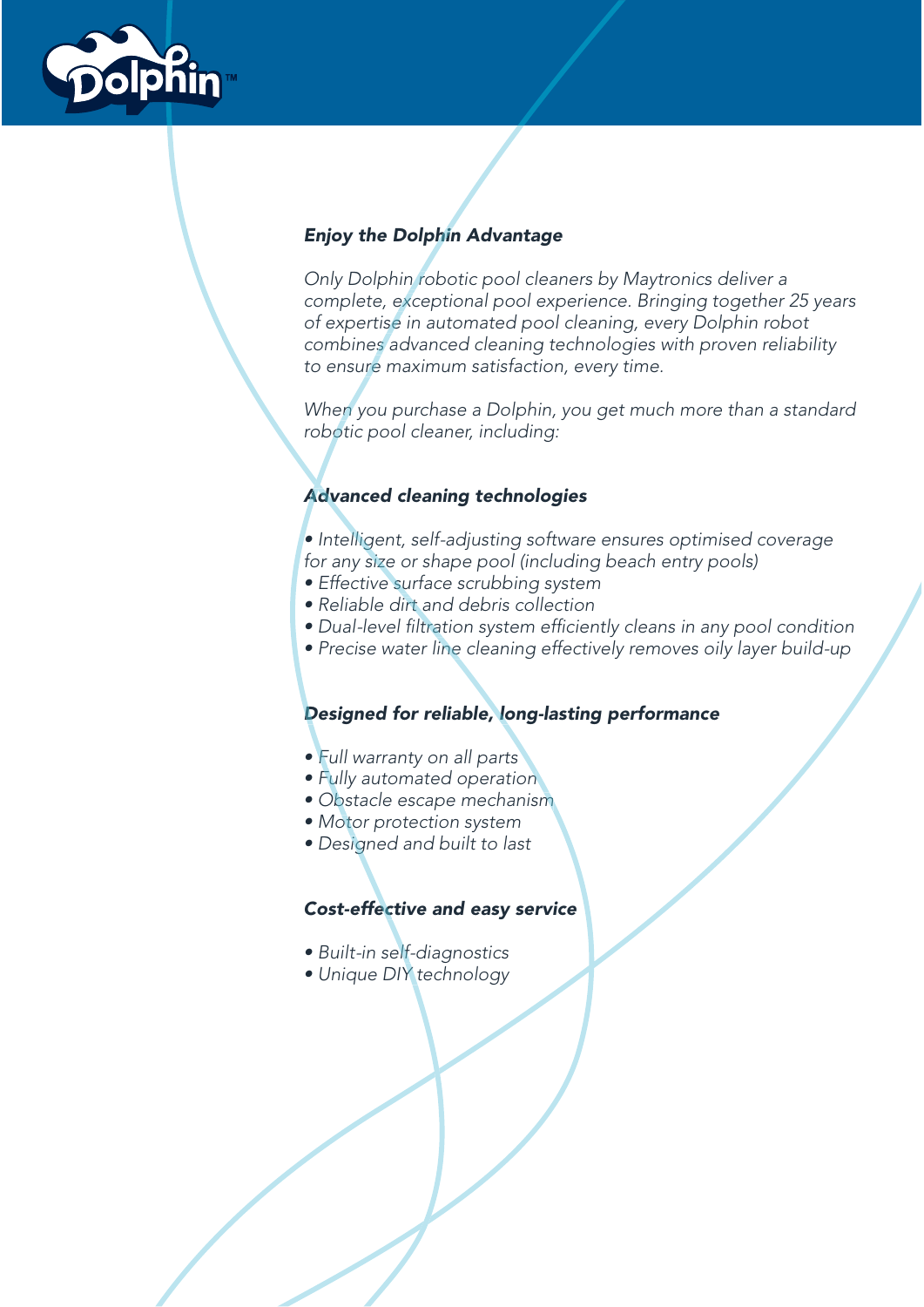# Dolphin Supreme



The Dolphin Supreme family of robotic pool cleaners from Maytronics delivers T top-of-the-line performance with the absolute minimum in effort and hassle. to With a Dolphin Supreme working for you, you can relax and enjoy your pool, with full confidence that it is completely clean and hygienic for you and your w family. fa

#### *Maximum hygiene M*

Unique triple-active brushing efficiently eliminates algae and bacteria leaving U your pool water clean and safe and reducing the need for chemicals.

#### *Reliable filtration in all pool conditions*

Exclusive, dual-level filtration system ensures a dust-and debris-free pool, without clogging, leaving crystal-clear water throughout your pool.

#### *Reliable performance and ease of use*

Advanced technologies deliver precise scanning and total cleaning efficiency all the way to the water line, in minimal time and without intervention.

#### *Super-convenient maintenance*

Patented top-opening filtration compartments for easy emptying and cleaning.





Top access Dual-level filter porosity

*Dolphin Supreme M3* 

where the floor meets the walls.



The top opening, reliable robotic cleaner for pools up to 10 m in length. With minimum investment, you can enjoy total pool floor cleaning, including the difficult-to-reach angle



scanning system



| <b>Specifications:</b>             |                                              |
|------------------------------------|----------------------------------------------|
| Cycle time                         | 3 hours                                      |
| Cable                              | 18 <sub>m</sub>                              |
| Swivel on cable                    | Prevents cable tangling                      |
| Filtration                         | Cartridge dual level                         |
| Brushes - Combined brushes         | matches all pool terrains                    |
| Weight                             | 9 Ka                                         |
| Suction rate                       | $16 \text{ m}^3$ per hour                    |
| Motor unit voltage                 | 24 VDC                                       |
| Power supply - digital switch-mode | Output <30 VDC; IP 54                        |
| <b>DIY</b>                         | Easy maintenance; repairable at dealer level |
| Stand                              | Included                                     |
| Warranty                           | 24 months on all parts                       |
|                                    |                                              |

Triple-active brushing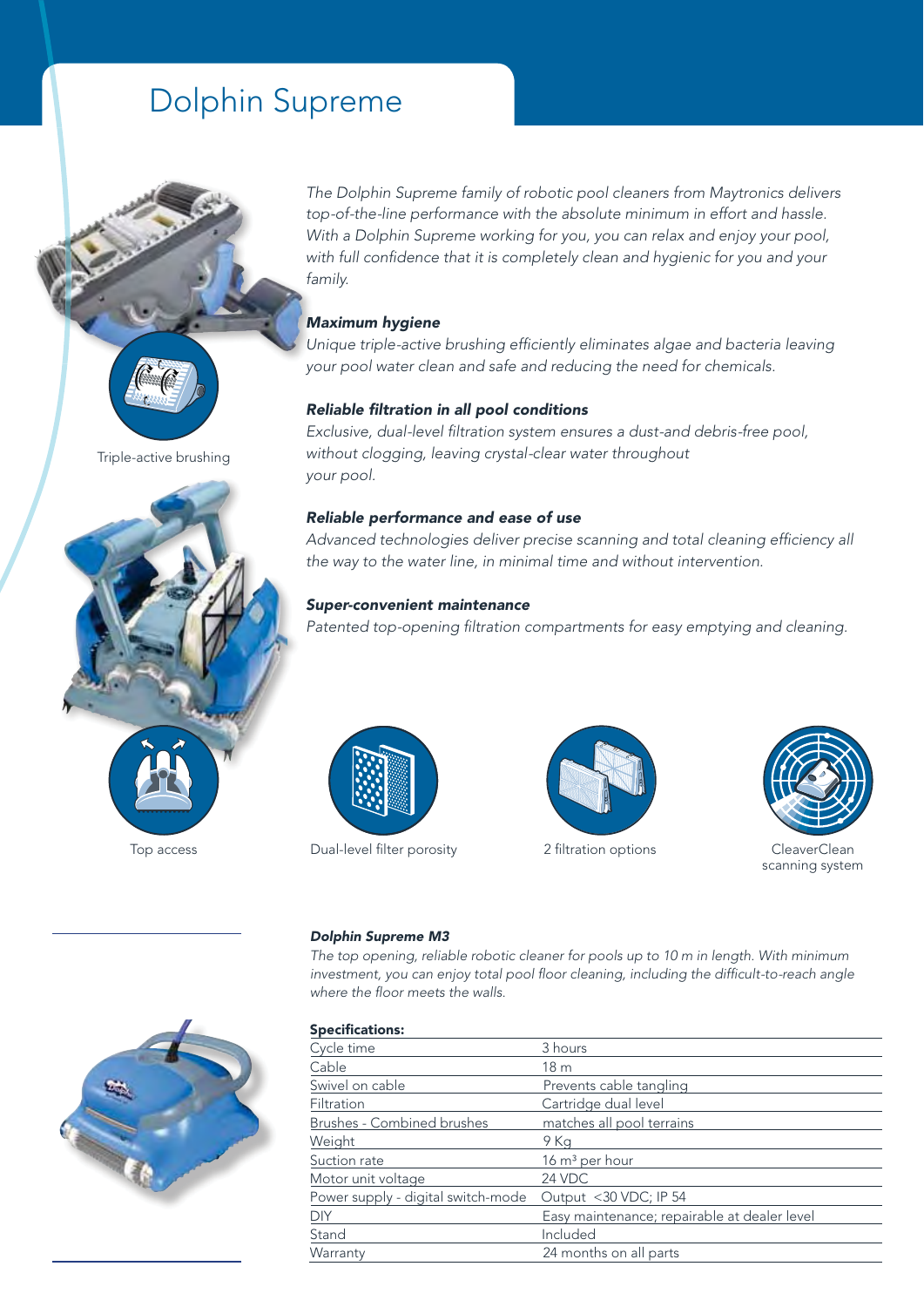#### **Dolphin Supreme M5**

Maximise your pool enjoyment with remote-controlled setup and cleaning programmes that delivers maximum cleanliness and hygiene, for pools up to 15 m in length. Expertly cleans floor, walls, and waterline, without intervention.

#### **Specifications:**

g.

| Cycle time                         | 1.5 / 2.5 / 3.5 / hours                                                               |
|------------------------------------|---------------------------------------------------------------------------------------|
| Cable                              | 18 <sub>m</sub>                                                                       |
| Swivel on cable                    | Prevents cable tangling                                                               |
| Filtration                         | Dual level filtration for fine and rough dirt                                         |
| Brushes - Combined brushes         | matches all pool terrains. Add-on extra-active brush                                  |
| Remote Control                     | Set-up of parameters and cleaning programmes                                          |
| Weight                             | 10.5 Kg                                                                               |
| Suction rate                       | 17 m <sup>3</sup> per hour                                                            |
| Motor unit voltage                 | 24 VDC                                                                                |
| Power supply - digital switch-mode | Output <30 VDC; IP 54                                                                 |
|                                    | Additional features - Full filter bag indicator, operation delay, water line cleaning |
| DIY                                | Easy maintenance; repairable at dealer level                                          |
| Caddy                              | Gyroscope Navigation System Included                                                  |
| Warranty                           | 36 months on all parts                                                                |
|                                    |                                                                                       |

#### **Dolphin Supreme M5 LIBerty**

Unique battery-powered cordless robotic pool cleaner recommended for pools up to 15 m in length that are irregularly shaped and/or have in-pool obstacles, such as islands, pillars and bridges. Features integrated gyro. Cleans pool floor, walls and waterline.

## **Specifications:**

| Cycle time                 | 1/1.25/1.5 hours                                 |
|----------------------------|--------------------------------------------------|
| Cable with float           | Cable 2.5 m. Battery indicator on the float      |
| Filtration                 | Dual-level filtration for fine and rough dirt    |
| Brushes - Combined brushes | matches all pool terrains                        |
| Remote Control             | Set-up of parameters and cleaning programmes     |
| Weight                     | 13.2 Kg                                          |
| Suction rate               | $17 m3$ per hour                                 |
| Motor unit voltage         | 24 VDC                                           |
| Charger                    | Digital switch-mode charger                      |
| Indicators on charger      | No connection, In charge, Full battery           |
| DIY                        | Easy maintenance; repairable at dealer level     |
| Caddy                      | Included                                         |
| Warranty                   | 36 months on all parts, 24 months on the battery |
| Recharge time              | $2 - 4$ hours                                    |



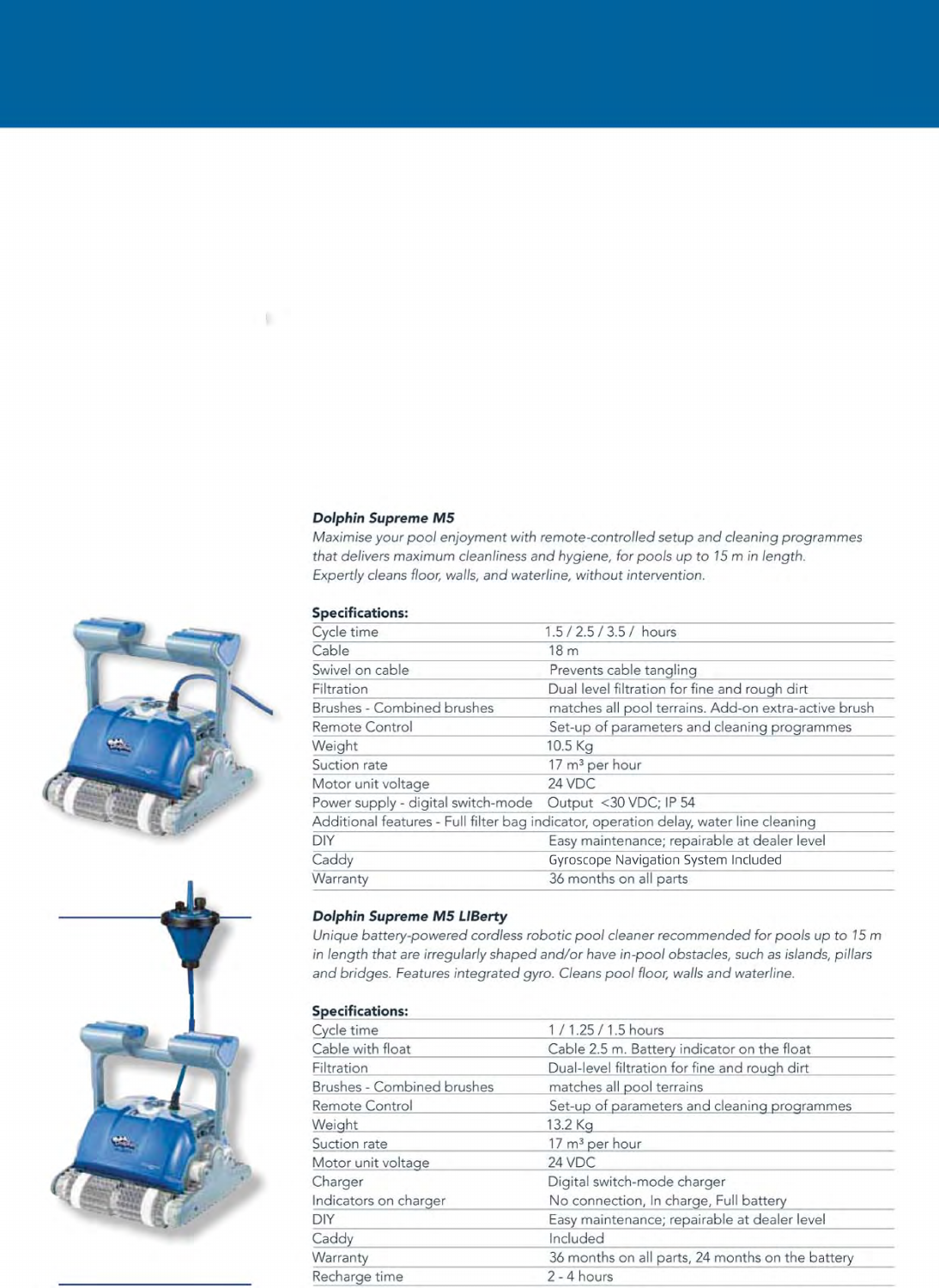# Exceptional Pool Experience

# Dolphin Supreme